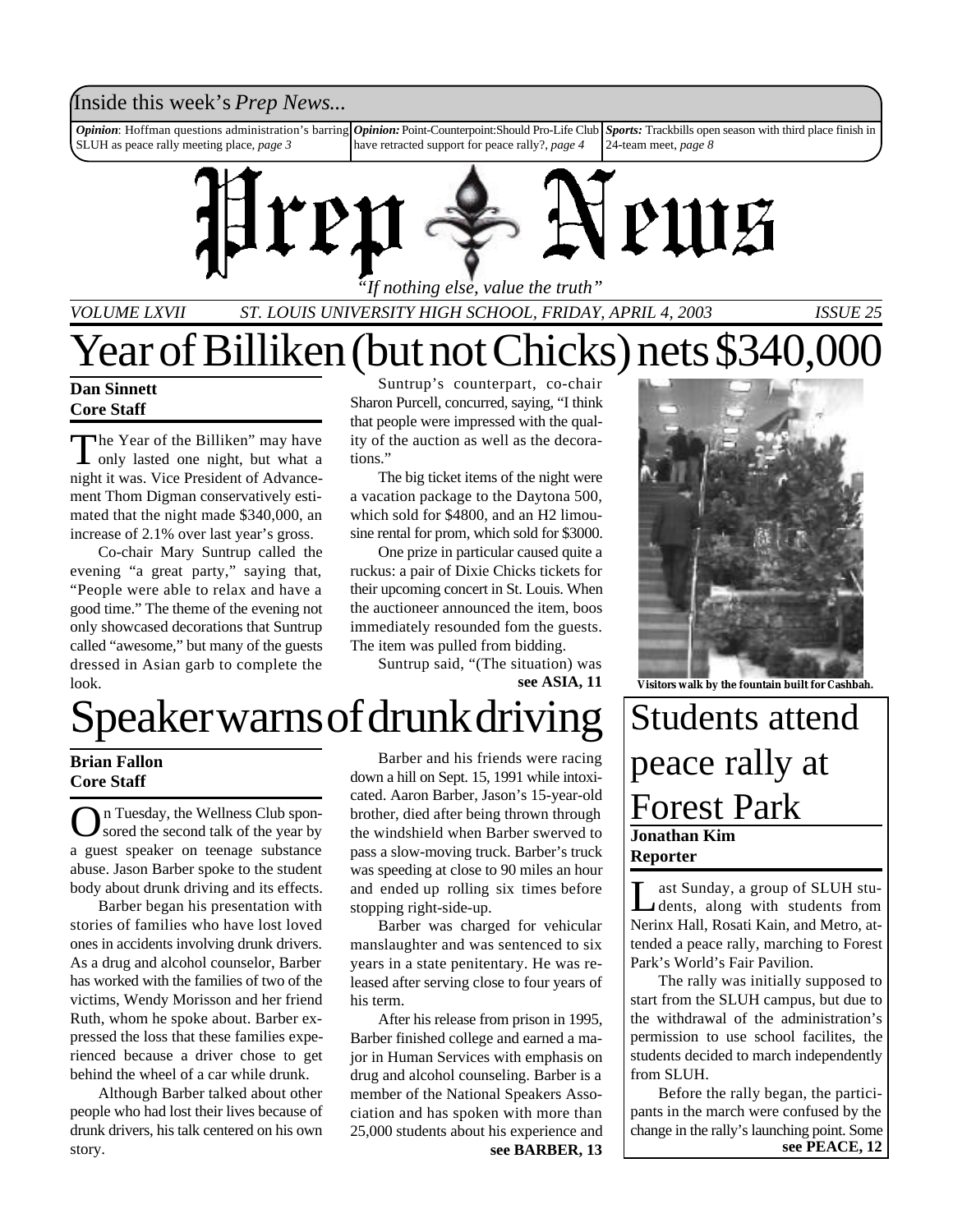# **2 News** April 4, 2002

Diversity Team seeks to raise awareness

#### **W. David Mueller Core Staff**

The Diversity Team will lead next<br>week's prayer services in order to he Diversity Team will lead next raise awareness about violence and language.

 The Diversity Team is comprised of students picked to represent the student body for their leadership and diverse qualities.

The Diversity Team hopes to achieve three goals with the prayer service: to raise awareness concerning diversity at SLUH, to serve as an open forum for the entire student body to discuss issues, and to help move the school towards a general acceptance of differences. These three goals are "the begining of the process" to form a mission statement, said Principal Mary Schenkenberg.

To begin the process of forming goals, the Diversity Team had Mary Schmidt, a representative from the American Youth Foundation, speak to the team.

"She helped us define what our goals

are," said guidance counselor and team moderator Nina See.

The Diversity Team has also attended a workshop, sponsored by the AYF, to help members "explore their own stereotypes with trained facilitators."

See has been attending seminars at both Washington University and Saint Louis University.

"I am investigating what is out there in terms of what other groups do," said See. "I want to see what kind of literature (the universities) pass out and to make contacts with them."

Hoping to raise awareness is the main goal of the team. Said team member Dave Marek, "We have been planning events to raise awareness of hate...Even kidding around can hurt people."

History teacher Jeff Harrison, S.J., said, "(The team) will be targeting issues surrounding language, and (they will try) to raise awareness of diversity."

Schenkenberg defined raising awareness as "causing people to think about a particular issue and talk to other people about it."

Said Harrison of the need for a Diversity Team: "It's easy to look at this as a middle-class, white prep school and especially when you have a school that is all male...it's easy to forget that this is not everything." He continued, "I think, especially as a college prep school, we need to prepare the boys. We act like (our behavior here) is *the* way...Eventually (students) will run into a world where half the population is female."

Schenkenberg said that the team will be effective "only if they are going to get students (talking about the issues)."

As a follow-up to the prayer service, the Diversity Team will show a video that looks at racial and sexual violence as well as school violence such as the Columbine tragedy.

Schenkenberg is satisfied with the progress the team has made since the begining of the year. "Our goals are really formulating and we are understanding what the Diversity Team at SLUH can be," she said.

# 'Twere well it were done quickly: *Macbeth*

#### **Greg Fox Core Staff**

Let Monday at activity period, about<br>
160 freshmen and sophomores ast Monday at activity period, about packed into the theater for "Quick-Brewed Macbeth," a shortened presentation of Shakespeare's *Macbeth*. The production, which was performed by The Shakespeare Festival of St. Louis, lasted 45 minutes.

The performance was organized by English department chair Chuck Hussung. According to Hussung, it was intended as "a follow-up" to sophomores' reading of *Macbeth* and as an introduction to the play for freshmen. Tickets were sold in freshman and sophomore English classes for 25 cents apiece to ensure that ticket holders would come to the show. Hussung stressed that the tickets were not sold to help defray the \$300 cost of bringing the company to the school.

In general, students enjoyed the per-

formance.

"It was pretty good," said sophomore Neil Barron.

Fellow sophomore Tom Campbell agreed, saying, "I really enjoyed it."

The fighting scenes, especially the fight between Macbeth and Macduff, were the favorites. "They did that pretty well," commented Barron.

Hussung cited the revelation of the deaths of Macduff's family members to Macduff as "quite gripping."

Hussung, however, said he would not be interested in bringing the company back for another performance because he thought the condensed version did not do justice to the full play.

The Shakespeare Festival of St. Louis will be performing

*Macbeth* free of charge in Forest Park from May 31 through June 15. For more information, see the Festival's website at www.sfstl.com.



**Three witches wax scary in the "Quick-Brewed** *Macbeth."*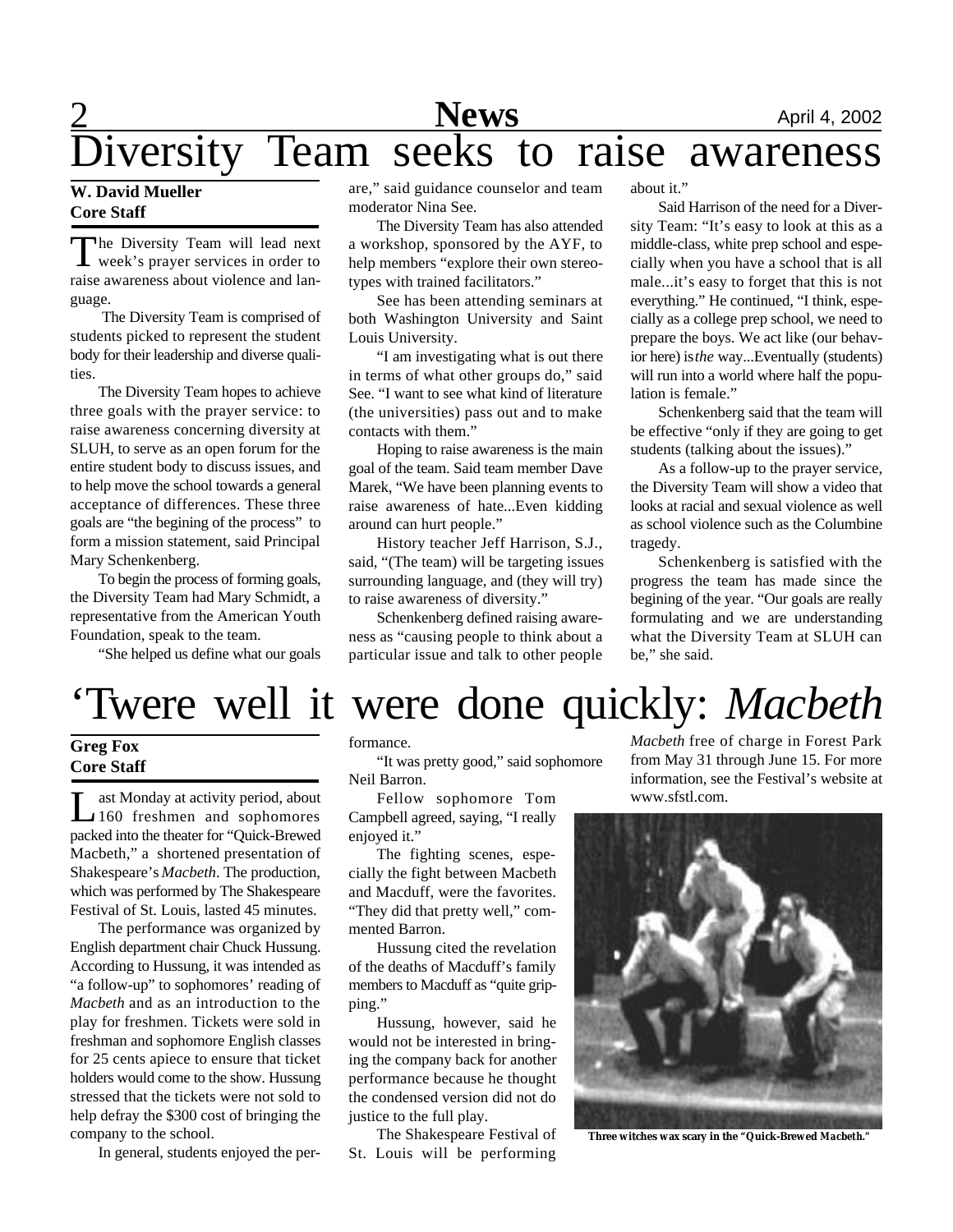# April 4, 2002 **Opinion** 3

# **COMMENTARY** Administration should have supported ralliers

#### **Matt Hoffman Editor in Chief**

When I heard that SLUH was the meeting spot for high school students at last Sunday's Instead of War rally, I was proud of my school. I felt as if the school was leading the community and taking a stand for a cause it saw as important. However, when I learned that Aviation Field was replacing SLUH as the meeting spot, I was confused. Upon further inspection, I discovered that the administration was more concerned with the perception the rally might give some people rather than its actual purpose.

According to several administrators, SLUH pulled the plug on students' meeting at the school for three main reasons: The school did not want to take sides on the war, organizing a rally at SLUH might endanger students, and some people might perceive the rally as something other than what it was intended to be, making the school look bad.

The administration said that they didn't want to take a stand on this particular issue. But, like abortion, which the school takes a stand on, the Catholic Church is against the war. In addition, students were merely rallying for peace. The Catholic Church supports peace, right?

The administration claimed that it was worried about antiwar protestors causing a scene that might result in injuries to students. Apparently, if students met at Aviation Field, Forest Park police officers could offer protection against violence that *might* erupt between ralliers and counter-protestors, whereas SLUH could not offer adequate protection.

However, this reasoning does not sit right with me. After all, with thousands of people gathering at SLUH for football games, violence *might* erupt, yet we still host football games. If the school is willing to take responsibility for anything bad that might happen with thousands of rowdy fans, why wouldn't the school be willing to take responsibility for less than a hundred *peaceful* ralliers? I am glad that the administration is worried about the safety of its student body, but it seems far-fetched that a peaceful rally would erupt into violence.

I strongly suspect that the main reason that the school pulled its support was the second reason given: the administration was worried that some non-SLUH students would be involved in antitroop protests, civil disobedience, or inappropriate chants and signs. For the record, the rally was advertised as a peace rally, never an anti-troop rally. The school was merely worried about what people might think, not the reality of what was happening.

To the best of my knowledge, some administrators were worried about SLUH or its students being blamed for the possible anti-troop protestors or civil disobedience of students from other schools. Even if some non-SLUH students were involved in civil disobedience, and as a result some people thought that SLUH was supporting such actions, SLUH would only have to be concerned with what people *thought* SLUH students were doing, not what they were *actually* doing. To be worried about some people's incorrect perceptions enough to stop students from actively standing up for something they deeply care about is cowardly and shameful.

If the administration believed that some people might incorrectly perceive the purpose of the rally, the correct course of action would have been to address that concern by attempting to clarify the event's purpose. They should not have pulled support, leaving students who do care about the event left feeling like the school, which once supported them, no longer does. Sure, the administration says it fully supports students who attended the rally. But it seems clear that that support is not as important as the administration's fear about some people's wrong ideas.

So why does it matter that students met at SLUH and not Aviation Field? SLUH advertises itself as a place for future leaders, an ideal it would be fulfilling by leading the march from SLUH's campus. The message sent to high school students was "meet at SLUH to rally against war." Because the administration seems to value perception over reality, however, SLUH lost a chance to be a leader in the community.

## LETTERS TO THE EDITOR Queathem questions school's message at Cashbah

To the Editor:

I feel that Cashbah continues to be a great tradition insofar as it raises money for the school, teaches the value of teamwork, and creates a community atmosphere. I am truly grateful that Cashbah succeeds every year because it helps to keep tuition down and allows the students to receive the quality education they have come to expect from SLUH. Also, the event really demonstrates the value of teamwork. As I was working Saturday night I relied on many people, and many relied on me. Without teamwork and cooperation, this event could not be held. On top of learning the value of teamwork, I also felt a real sense of community. I enjoyed having the present and past classes of

SLUH join together for the greater good of the school.

On Tuesday, Jason Barber delivered his strong message about drinking and driving. During his speech he warned the students about the dangers involved and asked them to sign a contract with their parents in which both agree always to wear a seat belt and never to drive drunk or to ride with someone who has been drinking.

At one point during the talk, Barber said that if students sat idly by and watched as others drove drunk, then they were just as much a problem as the drunk drivers. This last point is the one which prompted me to speak out about the drinking that goes on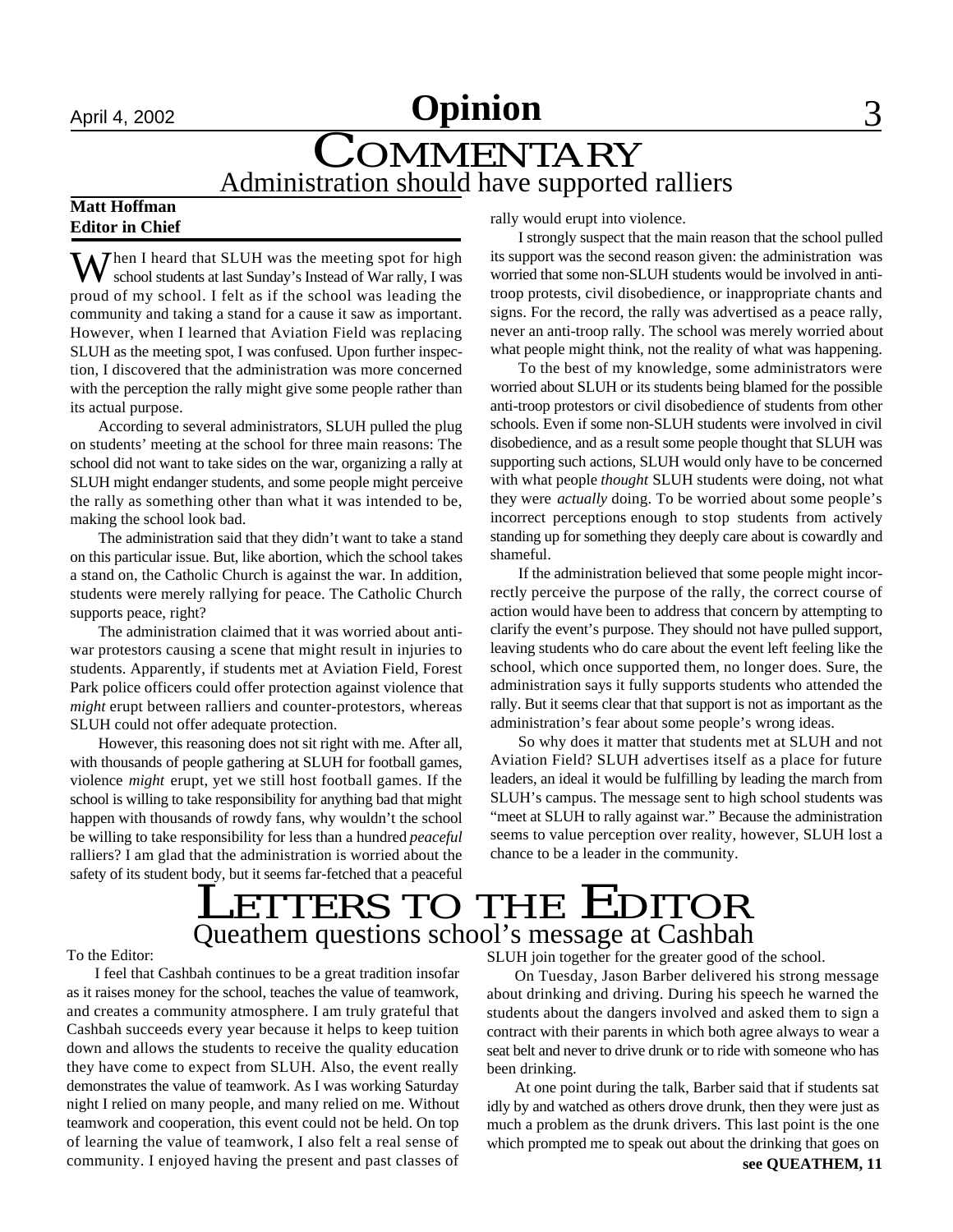# POINT-COUNTERPOINT

With war raging, prayer is more important than protest

## Prayer and protest are both important, go hand in hand

#### **Brian Kane Core Staff**

L ast week, the Pro-Life Club dropped its support from<br>the SLUH Peace Coalition's sponsorship of this past Sunday's ast week, the Pro-Life Club dropped its support from protest against the war on Iraq. Among its reasons for doing so included their belief that, at this time, the concentration should be on prayer instead of protest. I believe that the group made the correct decision.

Admittedly, the Pro-Life Club is a club that employs the use of protests to further its cause. For the past three years, the club has participated in the Office of Youth Ministry's Life Matters pilgrimage. As a participant in the event each time, I recently had to consider why the Pro-Life Club's January protest would be more acceptable than Sunday's war protest. I found that the answer lies in the fact that the January protest is more than just a protest. It is a pilgrimage. It requires sacrifices from its participants, and, during the days leading up to the march, the environment is very similar to that of a retreat. The end result is a trip which explicitly shows its participants the vital connection between prayer and protest.

In the week before Sunday's rally, I attended a couple of the Peace Coalition's planning meetings as a reporter for the *Prep News*. While the group was coordinating their efforts for the rally, I did not see any explicit focus on the prayerful side of protest, with the sole exception of the group's "Pray for Peace" sign. When there is no explicit focus on prayer, the protest itself is weakened and reduced.

Without the focus on prayer, participants, most likely without realizing it, can convert the issue from that of human rights to one of childish bickering. I realize that that may seem like an overstatement, but I already see the problem occuring. When I saw footage from a New York City protest, two signs caught my attention. One read "Buck Fush" while another said "Empty Warhead" with a picture of George Bush on it. Something else that caught my attention from a protest participant was a SLUH student's quote in the *Prep News* (Vol. 67, Issue 22) which called President Bush "an evil son of a warmonger." Yes, these people have the right to free speech, but I see these uses of free speech as baseless and irresponsible. I think it is irresponsible because such signs and quotes are the result of an issue being reduced from its original meaning (questioning the legitimacy of the war) to nothing more than a game of petty personal insults, and I can say with absolute conviction that an exchange of petty personal insults does not lead to progress. It most certainly does not end a war. Prayer, however, can provide the base and conviction needed to avoid this sort of a problem.

When a Catholic-based group forgets or minimalizes the presence of prayer in its actions, I think it is doing a wrong. Based **see KANE, 10** 

#### **Nick Odem Core Staff**

Let Friday, two days before the "World Wants Peace Rally,"<br>the Pro-Life Club withdrew its support from the anti-war ast Friday, two days before the "World Wants Peace Rally," protest. Although I am a member of the club, I think that it made an extremely unwise decision by doing so. Hundreds of people have died and are dying in Iraq, a terrible violation of the sanctity of life. The club lost an opportunity to spread its message to others in the St. Louis area, and its members will never be able to hear others who hold similar convictions or publiclly express their pro-life views if they continue to boycott protests.

After attending several of the protests against this war, I have become a better-informed citizen. People with intelligent opinions gather at these rallies to talk with one another about current events. People go away from the protest better able to support their views because they gain another's perspective on the issue. Strangers start talking to each other about why they are against the war at the protests, and something that is hard to do in other settings, such as prayer services. People also carry signs that cause others to question their own beliefs, or simply to convey a powerful message of their beliefs. For example, theology teacher Brian Christopher, S.J., had a sign that read, "What Would Jesus Bomb?"

Along with individually speaking with other people, protesters have the opportunity to listen to professional speakers. Their opinions are noteworthy because they are well-informed people who are respected in their various fields.

One of the speakers present on this past Sunday was Jack Walters, who recently resigned as Boone County Republican Party Chairman. Walters mentioned that he resigned for reasons of conscience. He also said that the American government had set aside \$200 million for a "public relations campaign for the war." He mentioned that this has not been reported in American newspapers, only British papers. A protest is the best way for him to rapidly spread information.

Another speaker, a Gulf War veteran, was upset because the American media coverage of the war made it seem like "a Nintendo game." Speakers, not necessarily this one, said that the American media coverage does not show what soldiers in Iraq experience, and it does not give Americans an accurate description of the damage that is being done to Iraqi civilians or Iraqi POWs.

Lastly, a retired member of the Armed Forces described the horrors of the 1991 Gulf War. He described how some soldiers could not live with the knowledge that they killed another human being. Some of them turned to alcohol, illegal drugs, or even suicide to escape their guilt.

Protesters (myself included) did not know these things see ODEM, 14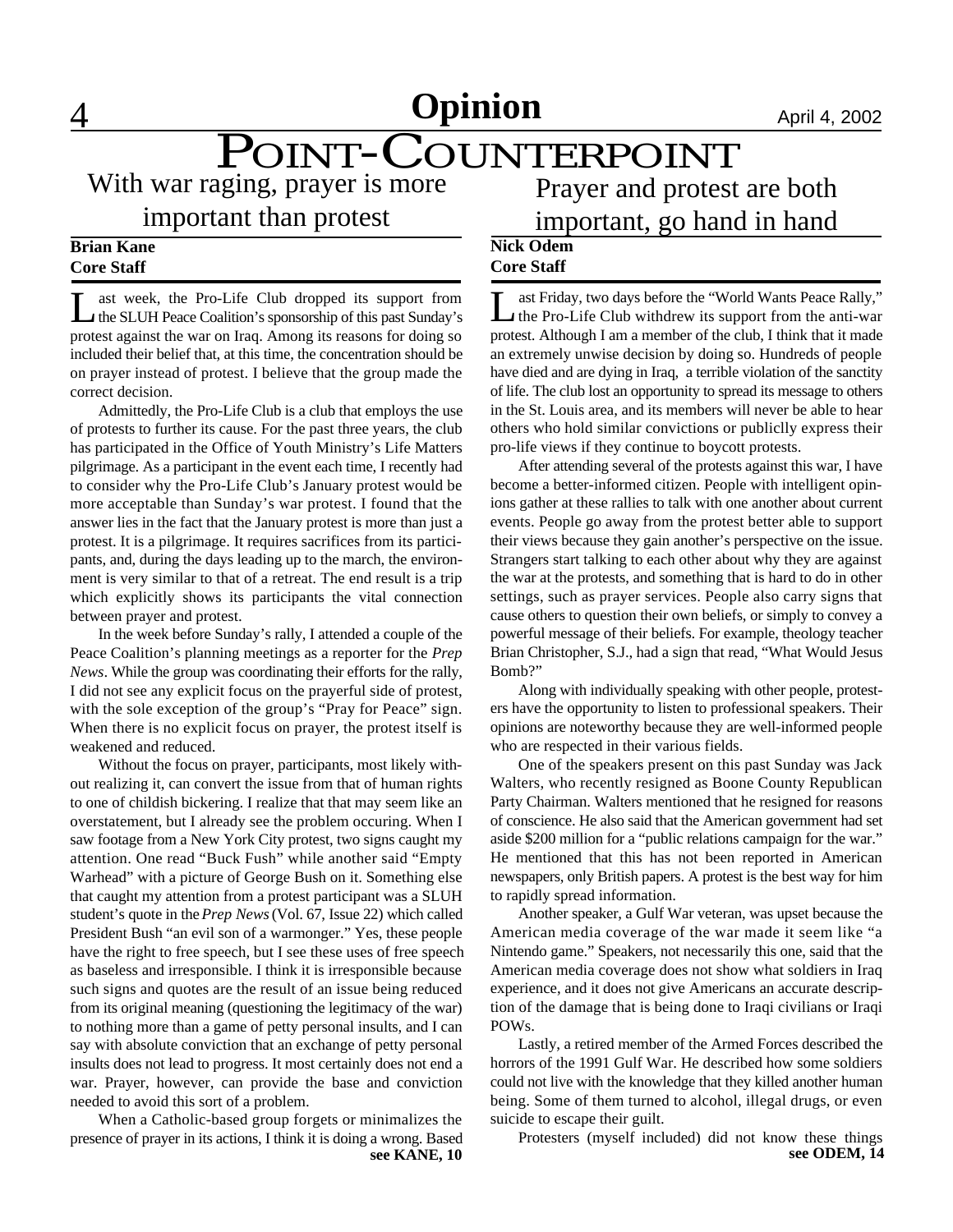# April 4, 2002<br>**Wolleyballbills** bounce olleyballbills bounce to 5-0 star

#### **Nick Engle Reporter**

The Jr. Bills volleyball team sprinted<br>to a 5-0 start last week in a flurry of he Jr. Bills volleyball team sprinted matches that included three games in three days.

The team began its season with a challenging first match last Wednesday against the number three team in the metro area, CBC. The team showed that it will be a force to be reckoned with this year, topping the Cadets 15-11, 11-15, 15-8.

Coach Terry Quinn said, "It's always nice to start with a win, especially against an MCC team."

The next day the Spikeitupbills made a long trek out to Ft. Zumwalt South. The Jr. Bills got off to a running start and showed the boys from St. Peters who was boss by dominating the first game, winning 15-4.

In the second game of the match, the Jr. Bills faltered slightly due to some poor serving.

"Our serving was bad in the second game," Vollmer noted.

Despite a mediocre performance, the Jr. Bills managed to escape with a 15-9 victory.

After a short weekend rest, the team was back in action on Monday against the Pirates from Pattonville. The Jr. Bills dominated the first game and quickly jumped out to a 10-0 lead with the combined serving efforts of Brian Guntli, Joe Guntli, and Huskey. Pattonville called a timeout to try and stop the bleeding, but the Jr. Bills were merciless and finished off the game 15-2.

As the 1960's band Herman's Hermits once said in their song "Henry the 8th," "Second verse, same as the first."

The Jr. Bills seemed to use this as their motto for the second game because the outcome was the same as the first. After briefly trailing 3-0, the Jr. Bills stormed back behind the serving of Huskey, and regained the lead 5-3. The game remained even due to some serving errors by the Jr. Bills.

With the score tied at 7-7, Halaz

stepped behind the end line and served up two aces. These aces, along with two other hits from the rest of the team, gave the team an 11-7 lead. The Guntli Brothers combined for the rest of the points serving and polished off the game by the score of 15-7.

On Tuesday, the Acebills made the journey to Hazelwood West. The Jr. Bills weren't playing up to their usual greatness, but they still won the first game by the score of 15-4.

The team came into the second game flat because they knew that they were playing an opponent that was overmatched. The Numerounobills seemed to play rather sloppily but still pulled out the game by the score of 15-9.

"We had an off day," Vollmer said. This seemed to be the feeling that resonated throughout the team.

On Wednesday, the Volleybills

played their third game in three days and their fifth game in the week. One would expect them to be tired, but they showed that they were deserving of their number one ranking in the area by serving well against a weak Marquette team.

"We basically served them off the court," said hitter Alex Lepp.

This stellar serving resulted in two easy victories for the Jr. Bills. The team won by the scores of 15-4 and 15-5. The team did their business and got out of there, not allowing the games to go on long enough to get close.

The Jr. Bills have lived up to their pre-season expectations by going 5-0 in matches over the past week and a half.

Lepp said, "We did what we had to get done."

Next week, the team is looking forward to matches with MCC rivals Chaminade and DeSmet.

# *PN* NIGHTBEAT

Last night the BaseballBills took on the Chaminade Red Devils. Senior ace Tyler Faulstich, pictured above, shut out the Red Devils, scattering five hits and fanning five. The Bills scored nine and were led by junior phenom Joe Palumbo, who had a two-hit night, including a triple off the left center-field wall. The Junior Bills look for more fan support as they take on DeSoto tomorrow at 4:15 and Cleveland Saturday at 1 pm. Both games are at Forest Park's Aviation Field.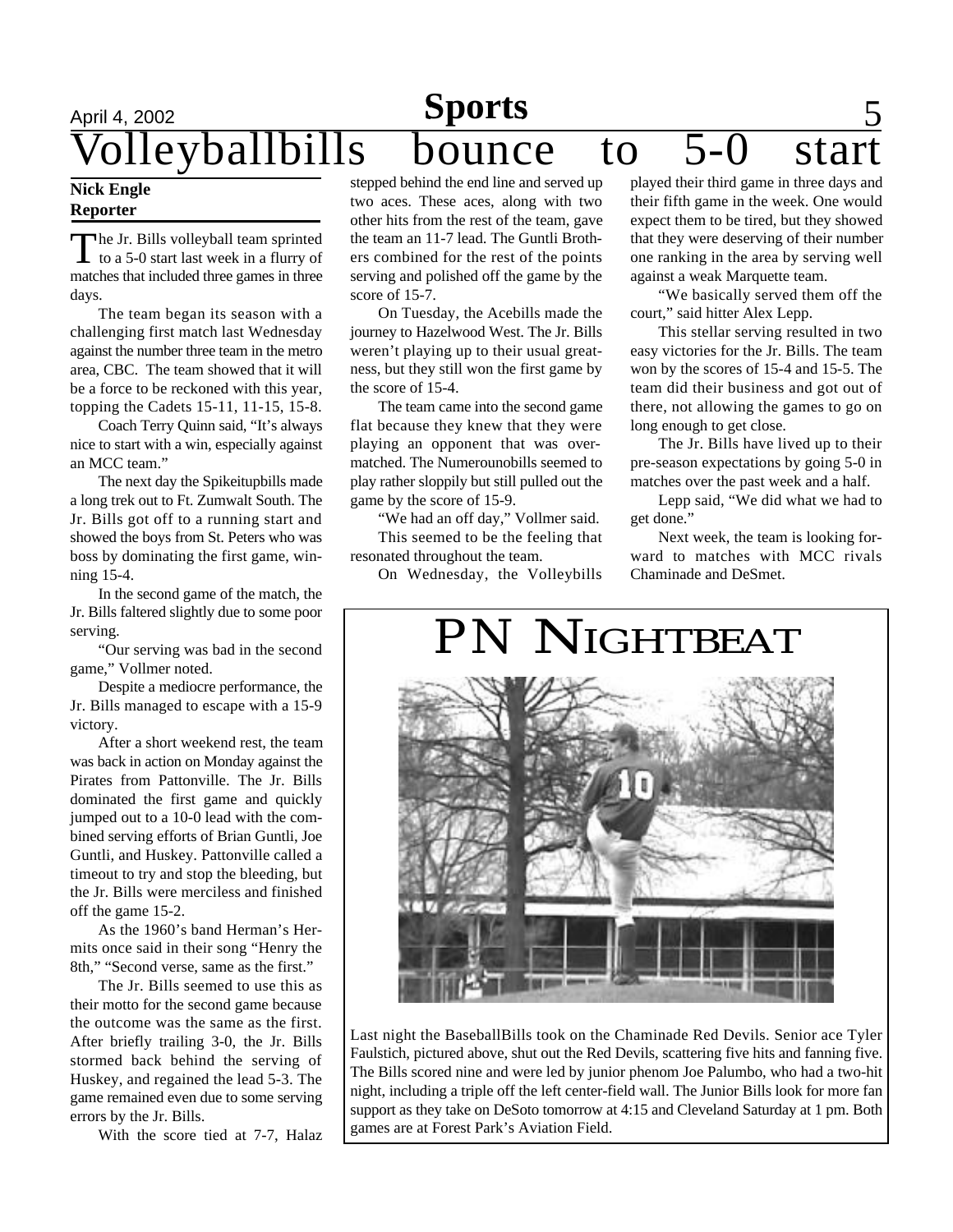## **6 News Sports April 4, 2002** Tennisbills loses to Clayton, 1-1 on season **Sports**

In their second match of the season<br>Wednesday afternoon, the Tennisbills n their second match of the season fell to Clayton, 4-3. Players on both sides of the court had difficulties with the wind as it continually pushed the ball out of play.

Freshman sensation Stephen Hipkiss led the Jr. Bills at the number one position.

Hipkiss kept his opponent on edge for the entire match as he rarely allowed balls past him. He tended to lose points due to his own errors, including misplaced ground shots.

Hipkiss lost both sets in his debut opener 6-7, 3-6.

Pat Reich was the Jr. Bills number two man, and he, like Hipkiss, had trouble with his opponent.

Reich was visibly frustrated with the placement of his serves during his match.

#### **John Schrank Reporter**

The Batbills pounded DuBourg by a<br>score of 13-3 last Monday, over-The Batbills pounded DuBourg by a powering them with their offensive might.

Despite the confidence of the Jr. Bills before and during the game, its outcome remained uncertain until the bottom of the fifth when the Batbills scored five runs, forcing the game to be called because of the ten-run rule.

"After overcoming our defensive lapses early in the game, we came together to prove what our offense is capable of," explained leadoff hitter Pat Feeney.

Having had some trouble defensively, including a missed infield fly, the Jr. Bills allowed one runner to score from second in the top of the first on a line drive to the gap in left. However, two runs by the Batbills in the bottom of the first allowed them to edge past

He showed more confidence when put on the defensive while his opponent served. Several times Reich had his oppenent running as he placed his return serves on the



**Freshman Hipkiss uses his forehand on a shot.**

corners.

"I've always been more comfortable returning. I like reacting to what the other player does rather than construct the point on my own," Reich said.

Reich lost 0-6, 3-6.

Sophomore and number three Jack Horgan rounded out defeats for the top

# Feeney swats first homer at new

DuBourg 2-1 before the inning was over.

Starting pitcher Tyler Faulstich and the defense prevented DuBourg from scoring in the top of inning two. Then, in the bottom of the second, with one man on, Feeney rocketed a ball high up into the air, up over the third baseman, then out over shallow left, then deeper, deeper, way up over the leftfielder as he ran futilely toward the fence.

The players on the bench became audibly optimistic: "Get up, get up, ball!" "Over that fence!" "Get out a here!" On floated the ball over the end of grass, over the track, and yes, over the 330-foot leftfield wall! Homerun Jr. Bills!

The ball landed some 30 feet beyond the fence on the near side of Clayton Avenue, perilously close to the unsuspecting windshields of parked cars.

Some doubt exists about how far the ball actually might have traveled because many, including Feeney, claim that the ball struck an oak tree on its descent. Still, the most conservative guesses place the

three, losing 3-6, 2-6.

Dan McDougell played at the number four spot and received the first Jr. Bills win of the day.

McDougell continually employed a soft volley on his opponent. This soft volley forced his opponent to move to front court. After a return ground shot from his opponent, McDougell would conclude the point by placing a shot deep.

McDougell won 6-3, 6-1.

The first doubles team of Suneal Menzies and Chris Monti struggled as they lost in three sets 6-3, 4-6, (5-7).

Monti kept his opponents in check with his hard serve, which made return serves difficult. However, the duo of Monti and Menzies had trouble making their own returning ground shots and volleys as the wind helped to place several of their shots just out of play.

Dan Costigan and freshman Dave Lesko made up the second doubles team.

# Costigan had high praise for his fresh **see TENNIS, 9**

homerun at least 360 feet away, and the fact remains that the Jr. Bills' new stadium has seen its first homerun.

"I wasn't sure if it would get out, but, when it did, it felt really great," said Feeney, whose two-run homer gave the Jr. Bills a lead, at 4-1.

Yet DuBourg was not through, and they scored twice in the top of the third off reliever Matt MacArthur to bring the score to an uncomfortable 4-3. But the real scoring of the inning had yet to begin. In the bottom of the third, the Jr. Bills rallied to score four runs by stealing bases and blasting line drives to the gaps. By the time the inning drew to a close, the Jr. Bills were sitting nicely on a five-run lead.

After the eventful second and third innings, the fourth passed rather quietly with both teams scoring no runs.

Coach Steve Nicollerat relieved MacArthur by replacing him with Matt Ikemeier. There's no reason not to like **see DINGER, 10**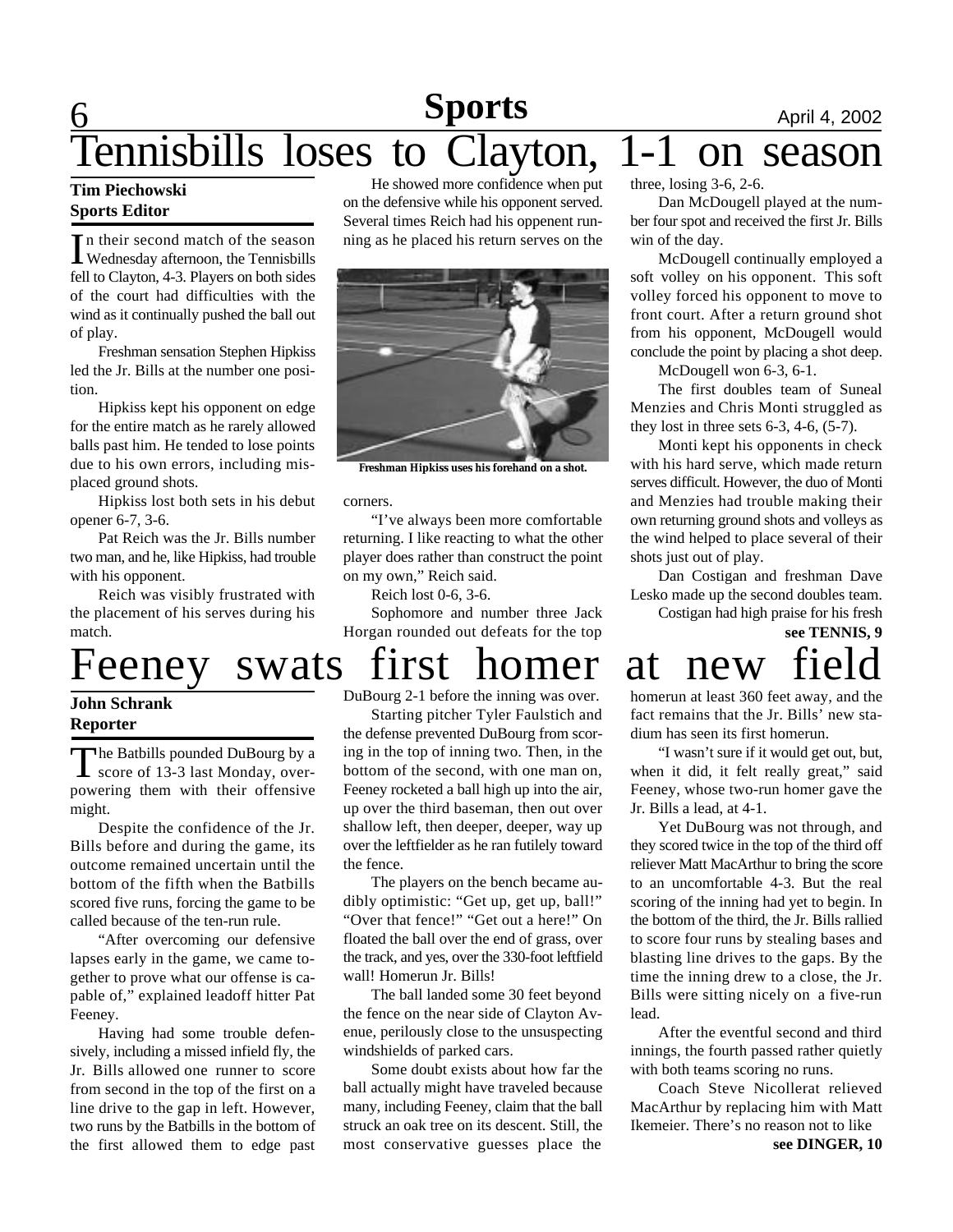# **Sports**

# April 4, 2002 **News** 1 2002 **News** 1 2002 **News** 1 2004 Rollerbills roll past physical Ritenour team

#### **Ryan DuBois Reporter**

After a disappointing 3-10-1 finish<br>allast year, the Jr. Bills' varsity inline fter a disappointing 3-10-1 finish hockey team looked forward to the fresh start of a new season in the spring of 2003. Entering Friday night's game with a modest 2-2 record, the Missionbills looked to equalize last season's win total with a victory over Ritenour. The Huskies, who were coming into the match with only a single win, were equally determined to win.

The Huskies proved to be very physical and chippy opponents. Cheap shots often led to retaliations and shoving matches after the whistle, resulting in a total of 18 Jr. Bill penalty minutes. Taking advantage of an early power-play opportunity, Ritenour struck first by scoring seven minutes into the first half (inline hockey games are divided into two halves rather than three periods).

#### **Eric Weiss and Steve Mathias Reporters**

Nashville, Tennessee is best known as<br>the country music capital of the **T** ashville, Tennessee is best known as world, centered around the Grand Ole Opry House. However, last weekend it was home to the Frisbills, who headed south for the University School of Nashville's annual high school Ultimate tournament, River Campus Classic IV, to redeem themselves after a rough outing at the collegiate Huck Finn tournament. The Frisbills not only redeemed themselves, but, with a 5-2 record, they placed in the top four of a tournament featuring teams from Kansas City, Mo., Madison, Wis., Lexington, Ky., and Atlanta, Ga.

"I felt we played extremely well, and I think we were the second best team in the tournament," said captain Denis Agniel.

 Relying on the talent and senior experience of Agniel, Nick Engle, Brian Korbesmeyer, Pat Stephens, Eric Weiss, and junior Kevin McCarthy, as well as the fresh talent of erstwhile football stars Steve Mathias and Joe Moellering, the team

After an initial save by Jr. Bills goaltender Luke Hogrebe on a shot from the far boards, a Huskey forward smacked in the rebound to give Ritenour a 1-0 lead.

The Jr. Bills answered back less than a minute later, breaking in along the boards in the Ritenour zone. Jr. Bills captain Howie Place cut across the slot and fired the puck over the goaltender's shoulder into the net, tying the game.

The first half ended with no additional scoring and numerous penalties on both sides. Despite Ritenour's intial power-play goal, the Jr. Bills penalty killing remained extremely solid throughout the game.

In one incident midway through the first half, several players on the Jr. Bills bench felt obligated to share their views on a tripping call with the referee, and they were slapped with an additional bench minor.

The Tourbills then proceeded to successfully kill Ritenour's 4-on-2 power play, frustrating the Huskies' efforts to regain the lead.

The second half was a sloppy one for both teams. Botched passes, mishandled pucks, and broken plays led to numerous scoring chances for each side. Both the Jr. Bill and Ritenour goaltenders were forced to make crucial saves on potentially costly turnovers. Despite the abundance of offensive opportunities, neither team managed to score in the second half. The game went into three-minute sudden death overtime. The two teams battled fiercely during the first two minutes to score, but to no avail.

Then, with 30 seconds left in overtime, junior Dane Moody took a pass from Place, streaked in on the opposing net and beat the Huskey goaltender five-hole to win the game.

Despite the game's nail-biting finish, junior Pat Sommer thought the Jr. Bills controlled most of the game. "Their goalie **see ROLLERS, 10**

# timate team places in top four at tourney

advanced to the semifinals with its chilly offense and hot defense.

"Our zone defense was tighter than a youth small T-shirt on a six-foot man," remarked Pat Newbold.

In their first game of pool play on Saturday, the Jr. Bills dominated early, shutting out Atlanta's Woodward JV team, 13-0.

The dominating duo of the self-proclaimed "Team Intensity," Korbesmeyer and Stephens, connected for many of the points in the landslide victory, including six of the first seven.

The Layoutbills followed their impressive showing by beating Nashville's Montgomery Bell Academy,13-6, the team who eliminated the Ultimatebills in last year's River Campus Classic. Their zone defense continued to dominate and led to many easy transition points against MBA. There was no love lost in this game, with arguments over calls more frequent than in any other game, and the team was pleased with its sizable win.

After the victory over Montgomery Bell, the Jr. Bills had to step up their level of play for this year's first meeting with the two-time defending national champion: Atlanta's Paideia Gruel. After the Frisbills scored the first point, things quickly got out of hand, and Paideia's patience and skill with the disc were able to pick apart the Quentinjammerbills defense en route to a 13-4 trouncing. The loss was a marked improvement for the St. Louisans; in the teams' past two meetings, the Jr. Bills had scored only one point in each contest.

The team was able to rebound from this loss with a 13-1 win against one of the host teams, Nashville's Brutal Grassburn JV. Newbold, junior John Weaver, sophomore Will Ernst, and freshman Jason Price all contributed to the impressive win.

After a night of recovery and recreation, the Honkeytonkbills found themselves seeded fifth out of 13 teams and facing a rematch against Brutal JV for the second straight game. The team pulled out an 11-3 win the second time around amid extreme conditions of freezing cold temperatures and high winds.

**see DARKWING, 9**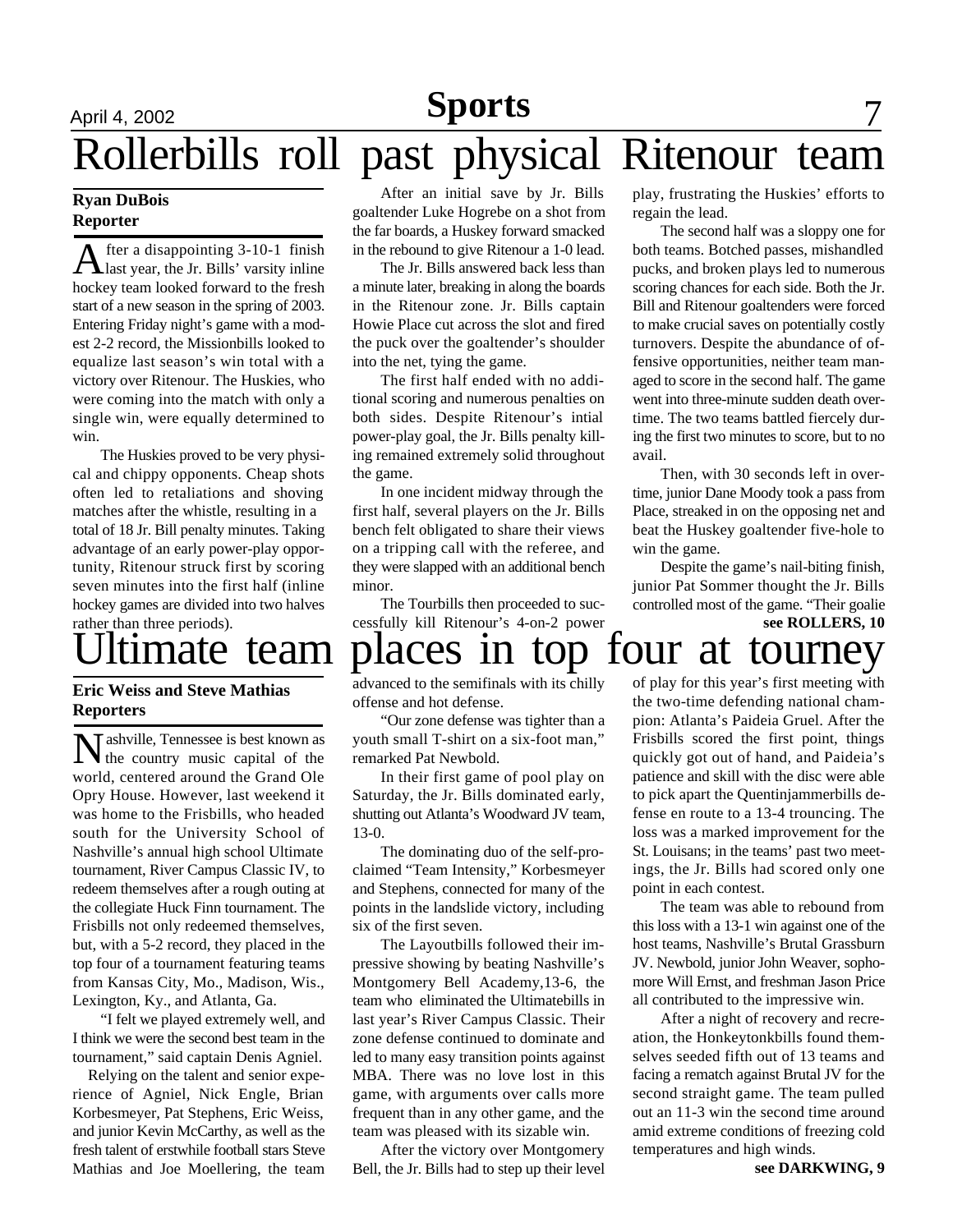#### **8 Sports April 4, 2002 Sports**

# Trackbills open season with two

#### **Matt Killiany Reporter**

The 2003 track and field season offi-<br>cially kicked off with the Northwest he 2003 track and field season offi-Freshman and Sophomore Relays on March 26. This was the first time the Jr. Bills had entered the meet, and they made quite a first impression. The team earned two dozen gold medals as they placed first in six relays on their way toward a first place finish among the eight teams competing.

The varsity squad opened its season last Saturday at Washington University in the Gateway Invitational. St. Louis-style weather conditions ruled the day with periods of sun followed by periods of falling ice pellets. Braving the weather, all elements of the team had a strong day as they placed third out of 24 teams with 55 points in their first appearance in the Gateway Invitational.

The 3200-meter relay team of Kevin Crean, Pete Schaefer, and juniors Steve

Nagel and John Oliver set the tone in the first race of the day with a first place finish in 8:19.

Peter Allen followed their performance in style by winning his heat of the 110-meter hurdles and finishing seventh overall with a 16.5.

All three sprint relay teams finished in fifth place, earning key points for the team.

Also, Tim Steitz cleared 6'0" in the high jump to place second in the meet.

Overall depth and breadth of talent on the team were evident throughout the meet, as points were scored by field athletes, hurdlers, distance runners, and sprinters.

Next, the team traveled to DeSmet on Tuesday for the MCC Relays.

With a depleted squad, the team placed third in the meet. Little mistakes plagued the team throughout the afternoon. Baton passes were understandably shaky in the early-season meet.

The distance medley relay team was

disqualified when Drew Noblot forgot to remove his silver hoop earring before running.

Nevertheless, there were a few bright spots on the day.

Steitz improved on his Gateway performance by clearing 6'2" to lead the team to a win in the high jump combinedheight relay.

Also, both the varsity and B-team 3200-meter relay teams won their respective races.

Head coach Tom McCarthy said the team is "off to an excellent start" after the team's performances in the opening week of the season.

The team faces two big meets in the coming week. Saturday is the University City Invitational, and Tuesday and Wednesday the All-Catholic meet will be held at Vianney. Events will run all day at U. City, and races start at 4:00 for the All-Catholic meet. The team encourages students to come out and cheer them on.

# Golfbills go 1-1 in bad weather

#### **Pat Neuner Reporter**

On Thursday, March 27, the Golfbills<br>traveled to Glen Echo Country Club n Thursday, March 27, the Golfbills to take on the CBC Cadets.

The Jr. Bills went into the match with a record of 1-0 and looked to remain undefeated as the afternoon started.

 Compared to the greens at Quail Creek, where the Jr. Bills had defeated Vianney the day before, the greens at Glen Echo were lightning-quick. Many of the Jr. Bills had a tough time adjusting to the greens, and this adversity resulted in higher scores.

Sophomore Kyle Ortmann, junior Pat Neuner, and senior Zach Schmitt encountered a particularly rough time on the green at a short par-5 eighth hole. Most players birdied the eighth, for this already short hole was playing downwind. However, these three Jr. Bills ended up above the hole and faced an incredibly fast putt down the hill. At the bottom of the hill was the hole, only a few paces from the front of the green. Seeing as there was no way

to stop the ball once it started rolling towards the cup, all three balls rolled off the putting surface, and the players were left with difficult chips back up the hill.

Never quite familiarizing themselves with the slick greens, the Jr. Bills dropped the match to CBC, falling to 1-1 in dual matches this year.

Neuner medalled for the Jr. Bills despite the losing effort.

Monday provided a more positive result for the Jr. Bills, despite some shaky play.

Schmitt led the Jr. Bills with some solid play at Normandie, and his teammates scored well enough to defeat visiting Borgia by six strokes. This win was big for the Jr. Bills because it got them back above .500 and prevented an impending two-game losing streak.

Next week, the Golfbills look to improve their record with matches against MCC foes Vianney and DeSmet, and the team is continuing to prepare for the upcoming Webster Cup and MCC Conference Tournament, which take place over Easter Break.

# Laxbills play strong against Lindbergh **Jim Fox**

#### **Reporter**

The week following spring break has<br>traditionally been a tough one for the **The week following spring break has** Jr. Bills lacrosse team, as they have always had trouble readjusting to meeting the demands of the game.

The team has to come back after a week away from practice and pick up stick skills and conditioning where they left off, a very challenging task. This year's team was no exception, as they found themselves with only a week to train before one of the toughest stretches of the season.

Fortunately for the Jr. Bills, they were able to prepare themselves before their first game back, defeating Chicago's Barrington Broncos last Saturday, 9-3 .

A letdown led to an 11-8 loss to another Chicago team, Libertyville, Mon **see AIDDADT A**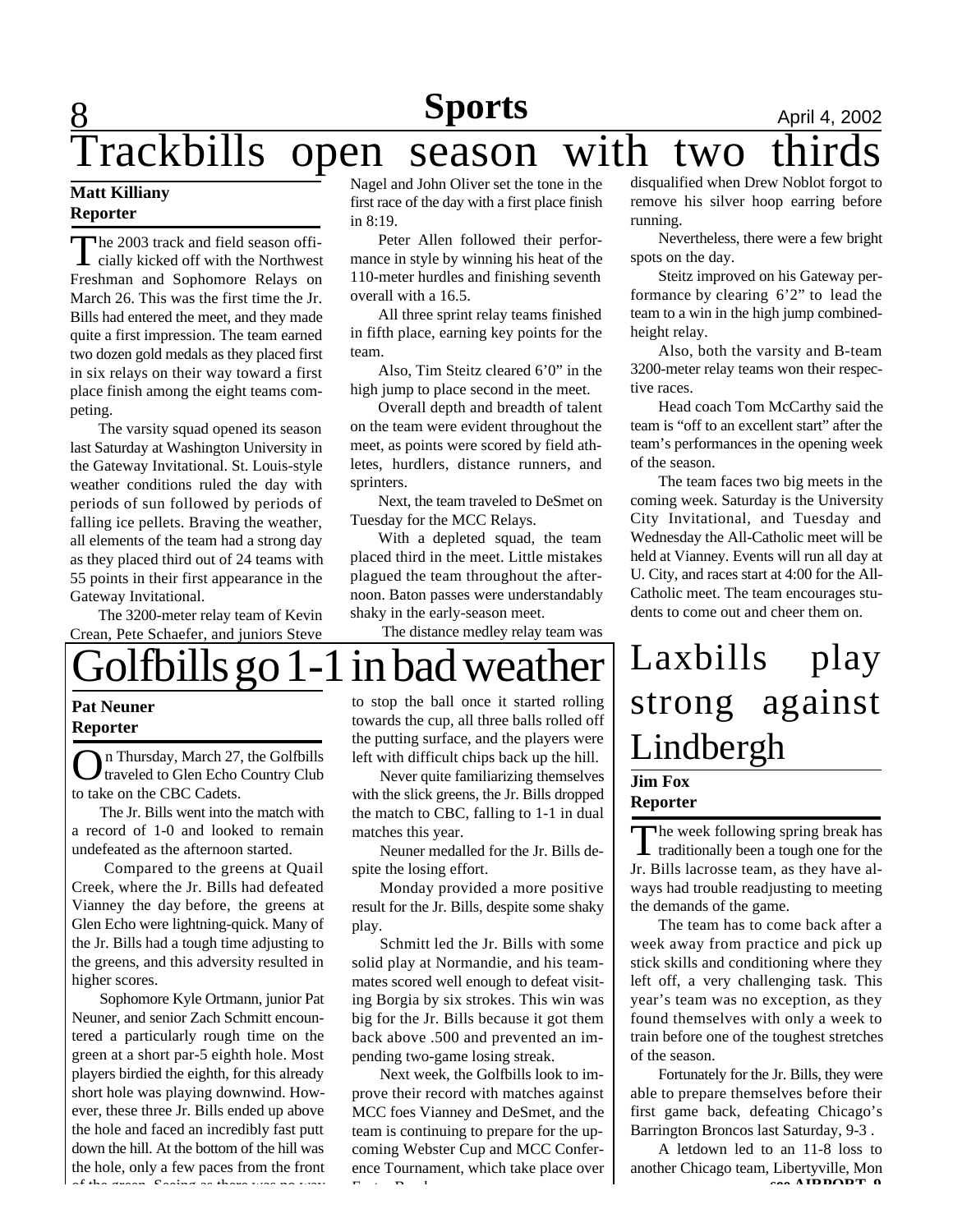## AIRPORT

#### (from 8)

day, but the LaxBills were able to pull themselves together for a 21-0 thrashing of Lindbergh on Tuesday.

Saturday's game, played in sunshine, snow, sleet, and rain was a good step for the Jr. Bills.

Facing a team that had already played two games that day, fatigue was a definite factor in the game.

Although play was hectic and sloppy, with much of the play going for ground balls, the Jr. Bills' defense menacingly manhandled the Barrington offense and created their own opportunities. The offense was able to capitalize on many of those opportunities, as captain attackmen Matt Hof and Travis Dum combined for five goals. Dum also had two assists.

After the game, Jr. Bills head coach Robert Palmer felt that the team "played well and did some good things, but (they have) got a lot of things to work and improve on."

Going into Monday night's game at Soccer Park, the team knew they were facing a good Libertyville team, but the Jr. Bills felt they had a team good enough

## DARKWING

(from 7)

The Roadtripbills moved on to the next level of competition against Brutal Grassburn's varsity squad, one of America's top high school teams in recent years, a team to whom the team lost twice last year. Using the same smothering zone defense, the Cupbills used Mother Nature as the eighth man as many of Brutal's throws were knocked down in the wind.

Korbesmeyer led the team to three critical upwind break points which demoralized the home team and helped the Homewreckerbills roll to a 12-5 vctory in a "coming of age" victory, according to Agniel.

Due to the seedings, the only problem with the Hotbills play was that they had to face the same Paideia team again in the touted "Duel with the Gruel Part Two" match. After answering the national

to win. This was especially true since Libertyville had played a game against Rockhurst just hours before their game against the Jr. Bills.

After playing most of the first quarter, neither team was able to find the net. Things changed in a flash, and sloppy clears along with poor defensive checking allowed Libertyville to pull ahead 7-4 at halftime.

The Jr. Bills fell further behind starting the second half, and Libertyville sat comfortably ahead 9-5.

Then a sudden boost of tenacity pulled the Jr. Bills back to within one, at 9-8. The effort was too little too late as Libertyville dumped in a couple of insurance goals before the end, winning 11-8.

The team was displeased after the game, and the coaches made note of their lack of hustle.

Learning from their mistakes, and putting the bad memories behind them, the Jr. Bills went in to Tuesday's game against Lindbergh expecting a blowout. In only their second year with a varsity team, the Lindbergh Flyers are still learning the ropes of lacrosse.

champs point for point into the wind, getting as close as 4-3, eventually the experience and depth of the Paideia team overwhelmed the Frisbills, and Gruel walked away with another win, this time 15-5 in the semifinals to end the Bills' weekend.

After its strongest tournament finish in its history, the team plans to attend a tournament in Kansas City May 31 and June 1 and hopes to play in more, as-ofyet-undetermined tournaments this spring and summer.

*If you're robbing a bank and your pants fall down, I think it's okay to laugh and to let the hostages laugh too, because, come on, life is funny.* -Jack Handey

*Quote of the Week*

Although the game started slowly for the Jr. Bills on the offensive end, with many shots narrowly missing, the team controlled the game from the beginning. Extremely stingy play from the defense prevented Lindbergh from gaining any chances and kept the ball in the sticks of the experienced Jr. Bills attackmen.

Junior Tyler Orf got the J-Bills going with the first goal of the game on a sharply executed drive to the crease. After this the goals seemed to come in bunches.

The team shared the offensive wealth in the game, and in the end the score racked up to 21. New on the other end of the field, junior Ben Zaegel kept the ball out of the net for the first three quarters, while freshman Matt Yoon came in for the last quarter to record the team's first shutout of the year. The goalies were most certainly helped by the defense, which only allowed five shots on goal.

The Jr. Bills' stretch of games is just beginning, as they played Kirkwood last night and will play Blue Valley (KC) on Saturday. Check the *PN Nightbeat* for the score. The next big game comes Monday in Alumni Stadium at 7 p.m. The Jr. Bills face Jesuit rival and perennial lacrosse powerhouse Rockhurst.

#### TENNIS

#### (from 6)

man partner: "He's a good, steady player. He's better than I'll ever be."

Lesko, who managed to split the ball between his opponents at least once, and Costigan, who played with audible intensity, defeated their opponents in a quick match 6-2, 6-3.

The third doubles team of sophomores Andrew Casperson and Paul Eschen breezed through their match with smiling faces, winning 6-4, 6-1.

The tennis team is 1-1 on the season. Their match last Friday against Cape Central was rained out, and they beat Vianney 5-2 on Tuesday to open their season.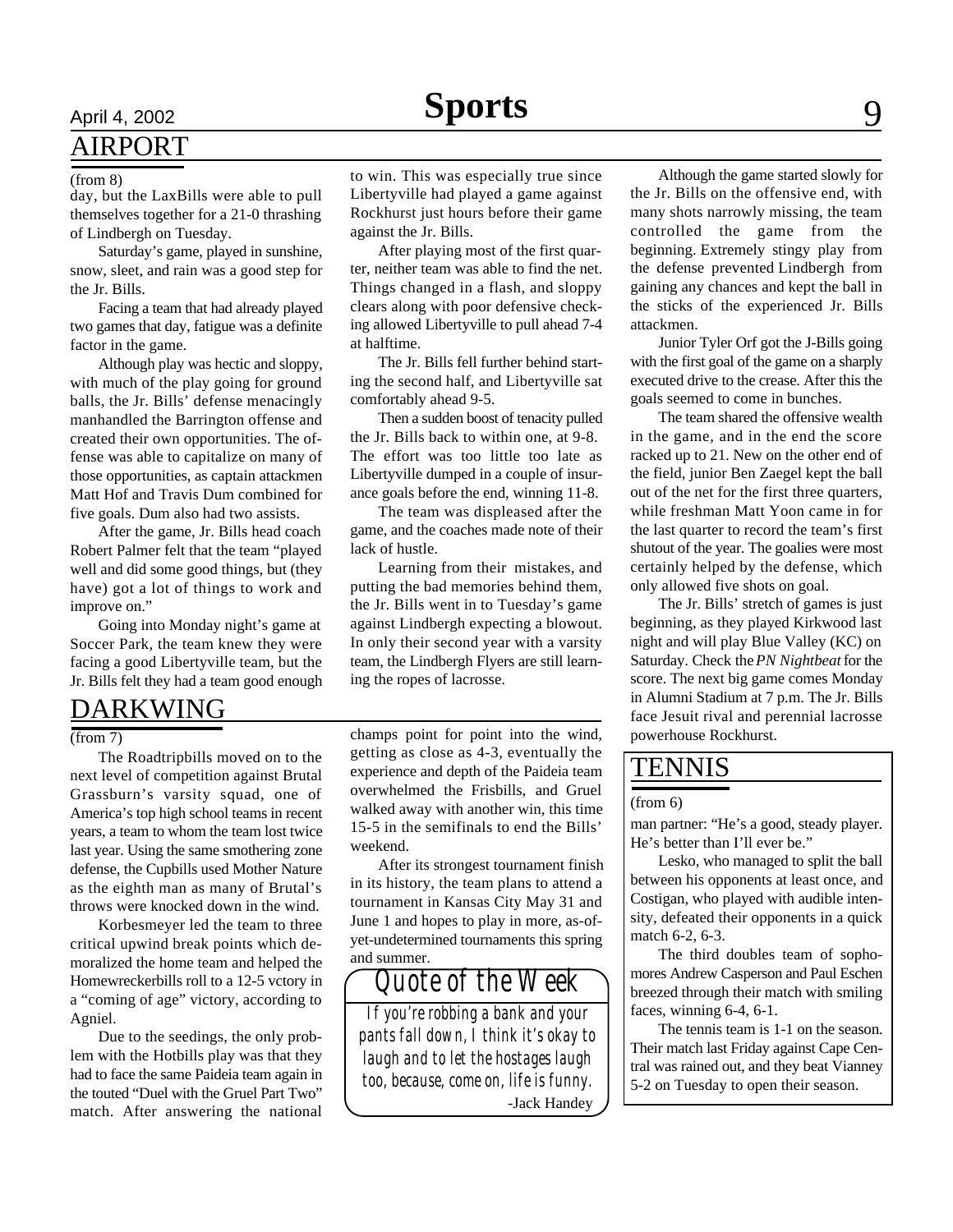## KANE

#### (from 4)

Based on my experiences, I believe that this was happening at SLUH's coalition meetings. It is in these situations that we as Catholics should put our troubles into God's hands. The Catechism of the Catholic Church tells us that "God wills that our desire should be exercised in prayer, that we may be able to receive what He is prepared to give" (CCC #2737). Especially with its Catholic tradition, I think that the SLUH community could accomplish the most through prayer.

To concentrate one's energies on prayer instead of protest at this point is not to admit defeat, nor is it a compromise of

#### (from 7)

was good. We must have had 50 shots, but it was only 2-1. It could have been worse (for Ritenour)."

Thrilled to be above .500 once again, the Inlinebills celebrated a hard-fought victory and began to look forward to their next matchup.

Still pumped from Friday night's win over Ritenour, the Jr. Bills faced off against Fox at Queeny Park on Monday night. Although the Bills knew that the Warriors would be considerably tougher opponents than the Huskies, no one expected the kind of thrashing that the Jr. Bills would receive during the next 60 minutes. A little over one minute into the game, a Fox forward broke past the Jr. Bills defense, cut across the high slot, and snapped a low wrister past Jr. Bills goalie Luke Hogrebe to put Fox up 1-0. The Warriors' lead lasted only 40 seconds.

 Sophomore Kevin Hatch capitalized on an errant Fox pass to tie the game at one. Six minutes later, Fox took the lead for good, converting on a 2-on-1 break to go up 2-1.

The Jr. Bills tried to hold their ground but struggled defensively against an extremely organized and disciplined Warrior offense. They surrended three more goals before the half's end. A scary moment for the Jr. Bills occurred when sophomore defenseman Matt Spaeth, battling with a Fox forward in front the Jr. Bills one's beliefs or opinions. Though from the outside it may not appear to be so, to pray for something avidly is just as, if not more, active a response to an issue as protesting avidly. The Pro-Life Club plans on hosting a prayer rally in the near future, with the war on Iraq as its focus. I encourage everyone, regardless of their opinions on the war, to attend.

Protesting may have been a feasible means of preventing war from starting, but as soon as the first bomb fell, we should have started reaching for rosaries instead of tarps and tape. The time for protest was a month ago. The time for prayer is now.

ROLLERS net, took a hard slash to the knee and dropped to the hard rubber writhing in pain. A minute passed before Spaeth was helped off the floor by the Jr. Bill coaches, and, with the exception of one short shift, he did not return.

> The Synergybills' woes continued throughout the second half on both ends of the rink. Offensively, the Jr. Bills had major problems with puck control, hindering their efforts to set up plays and generate offense. On defense, the Jr. Bills faced the offensive onslaught of a highly skilled Warrior team. Although the Fox squad was not notably physical or remarkably fast, they were patient, organized, and possessed superb passing and puck control. While the Jr. Bills were able to add another goal midway through the second half, they were unable to stop the Warriors' relentless attack. When the final buzzer sounded, the Jr. Bills were on the losing end of a 10-2 blowout.

> Fox ultimately defeated the Jr. Bills with superior puckhandling skills; the Jr. Bills' problems lay deeper than their opponents' talent.

> "We didn't play well at all," said Chris Wojcicki after the game. "We didn't win any physical battles or 50/50 pucks."

> Despite their loss to Fox, the Jr. Bills maintain a respectable 3-3 record and look forward to racking up more wins in their coming games. The Jr. Bills will face off against Chaminade this Friday, 7:00 p.m., at the Matteson Triplex in O'Fallon.

# *PN* NIGHTBEAT II DRUIDS RUGBY TEAM FALLS TO 4-3

Last night, the Druids lost their second game to the DeSmet Spartans in just as many weeks. The Spartans won 25-10 as the teams faced off at the Jewel Box in Forest Park.

 The Druids scored once on a penalty kick from Tim Simon and were up 10-8 at half.

However, in the second half the Druids gave in to the Spartans allowing them to go on a 17-0 run.

#### LAX DEFEATS KIRKWOOD 14-6

Last night the LaxBills defeated the Kirkwood Pioneers 14-6.

The Jr. Bills led 10-4 at half. Mat Hof had six goals on the night.

## BASEBALL

(from 6)

Ike. No DuBourg player scored during his time on the mound. The inning only got better as the Jr. Bills exploded offensively yet again in the bottom to drive five men over the plate.

"Batting practice; it's over," chuckled a player with calm satisfaction.

The lead of 13-3 forced the umps to call the game after an agonizingly long, but at times exciting and very successful, two-and-a-half hours. While everyone's efforts led the team to victory, the 3 RBIs of both Pat Feeney and Adam Twellman make it impossible to overlook them as the game's powerhouses.

As of Wednesday, the BatBills were undefeated with a record of 3-0.

Nicollerat, who expects the trend of success to continue, said, "They're a nice group of kids, and they're coming together fast—faster than I expected...In the next month this team will continue to make nice strides, ultimately becoming a very, very good team."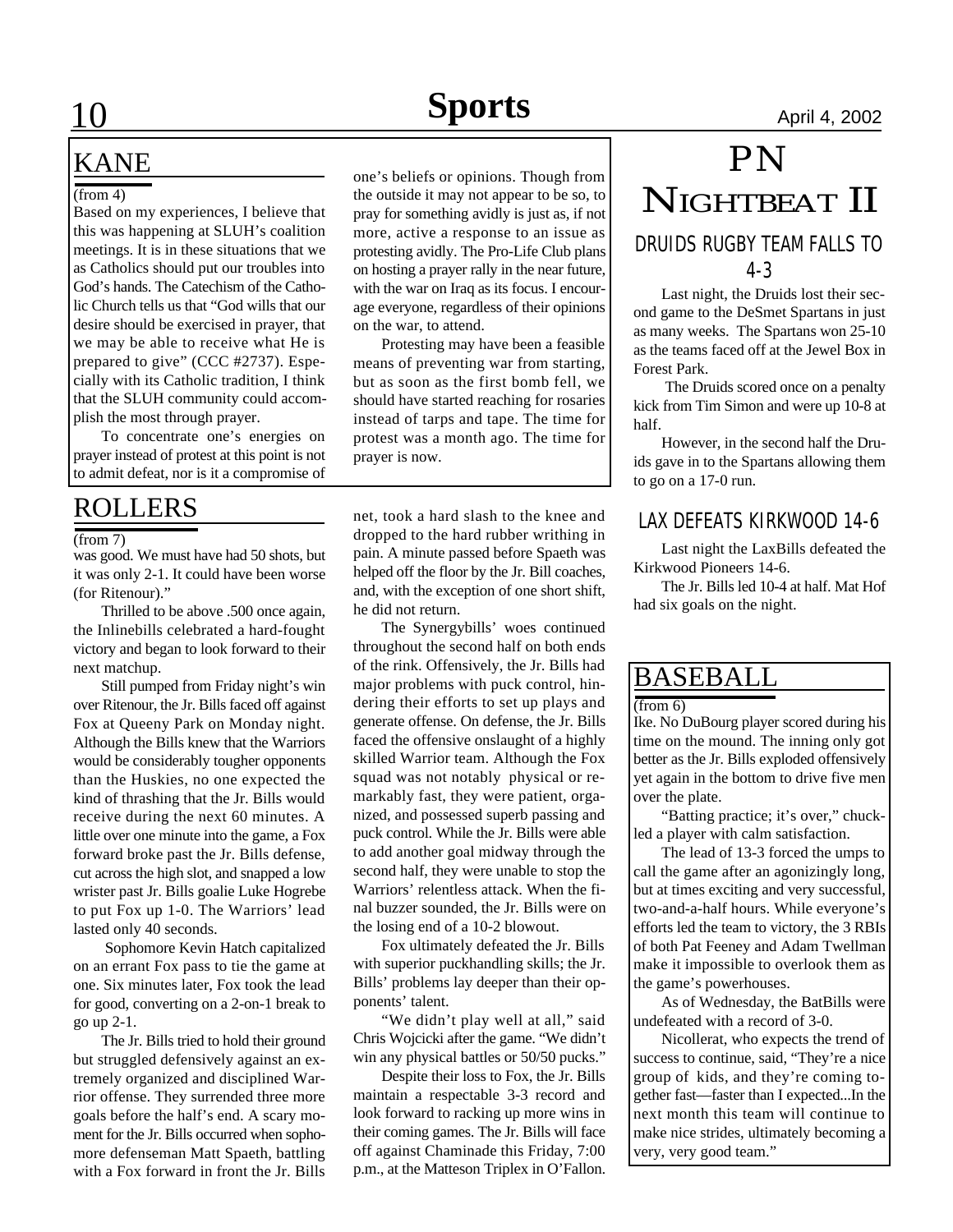#### **Nate Hilliard Reporter**

E ven though it is something with which<br>students are rarely confronted, students are rarely confronted, homelessness is not something most like to think about or acknowledge. Last Friday, March 28, 17 SLUH students joined 25 students from Nerinx Hall at the Taylor Avenue BJC Healthcare building in the hopes of finding a better and more personal understanding of the reasons for homelessness and its effects.

In order to fight off the rain and cold weather, the students and faculty crammed into a parking garage shuttle station for a night of information and reflection. They heard speakers talk about everything from the political problems of homelessness to personal stories of hardships a person could face finding a home. Director of Security Charlie Clark also talked to the students about how the police view homelessness and how it affects their work.

One of the most moving and thoughtprovoking speeches, however, came unsolicited from Pierre, a youth counselor and BJC-Washington University Medical School shuttle driver.

Pierre had seen the students preparing large appliance cardboard boxes in which to sleep and approached them to explain that "homelessness is not just about sleeping in boxes; it's about what is in the mind." Pierre's mother kicked him out of her house when he was 13 years old, but he worked through adversity in order to earn his high school diploma and a certificate in culinary arts. Still, like many, he found himself remaining on the street because "few businesses were willing to take a chance on the homeless."

Staying clear of drug and alcohol abuse, after more than four years of living wherever he could find space, Pierre worked his way into a shelter and later subsidized housing. Now, when he drives the graveyard shift, he passes out blankets, cigarettes, food, or anything else he may have to anyone he sees in need because he knows their position well.

Several of the speakers mentioned

that becoming homeless takes only one small event or circumstance that can spiral someone into a world of despair. As Clark put it, "Homelessness has little to do with intelligence and everything to do with environment." It is often the death of a loved one, a mental illness, or eviction that can throw anyone into a deep depression where they reject all offers of help and compassion.

The evening ended with group discussion on what those who attended heard, experienced, and could do in the future. CSP moderator Sue Walsh was pleased with the night of informative discussion, but she felt that students should go beyond one night.

"It has to go forward," she said. "We (in CSP) are planning to start a night patrol to deliver necessities to the homeless once a month."

Many students were impressed with the program coordinated by BJC Healthcare and School Outreach Developer Lynne Lang and theology teachers

# ASIA

interesting." As usual, the auctioneer met with Suntrup and Purcell the day before Cashbah to discuss the items. At this meeting, Suntrup and Purcell noted that the tickets could be a problem due to the group's having made anti-Bush statements. "We decided we would see what happened," said Suntrup. Someone later bought the tickets without any bidding held.

Sophomore Kevin Becvar, who worked as a runner for the oral auction, offered his perspective on the evening: "It went really well." He did notice, however, that the gym "wasn't overly crowded like last year." Becvar went on to say how fewer tables made it easier to move around. The number of tables decreased by about twenty from last year.

As a matter of personal preference, Becvar's favorite items of the evening were two puppies, which were each sold for \$1400. "They were really cute lookRob Garavaglia and Cathy Hartrich. Planning Committee member Matt Austin was surprised at "how personal it made homelessness feel. It was a really eyeopening experience."

To cap off the night, students slept or, in many cases, attempted to sleep in cardboard boxes donated by local appliance stores. For most students the boxes were no match for the cold weather and winds that caused much discomfort.

"This was not even close to the coldest night of the year," noted Garavaglia. "I can't imagine what (homeless) people go through in a St. Louis January."

Overall, the overnight experience opened the students and faculty volunteers to a new world and made them even more thankful for all they had that others would go without. Students left Saturday morning ready to begin their own outreach, willing to share their stories with other classmates on Monday.

Hartrich encouraged such discourse "because discussion is the first step towards solving the problem."

(from 1) ing," said Becvar.

Jim Knapp, S.J., has been in charge of the servers for the past eight years and was particularly impressed with the efficiency of this year's group. "We got dinner out faster and better than any other of the years that I've been here," he said. Knapp estimated that 75 students helped serve this year.

The 75 servers were part of a larger group of student voluteers, totaling about 200.

"I think what's great about Cashbah is the coming together of students, teachers, and parents to help the school," Knapp said. "I would liken the generosity shown by students (at Cashbah) to that of Open House."

Work for next year's Cashbah is not yet underway. Purcell said that once a chair is chosen, preliminary planning, such as choosing a theme, will start over the summer.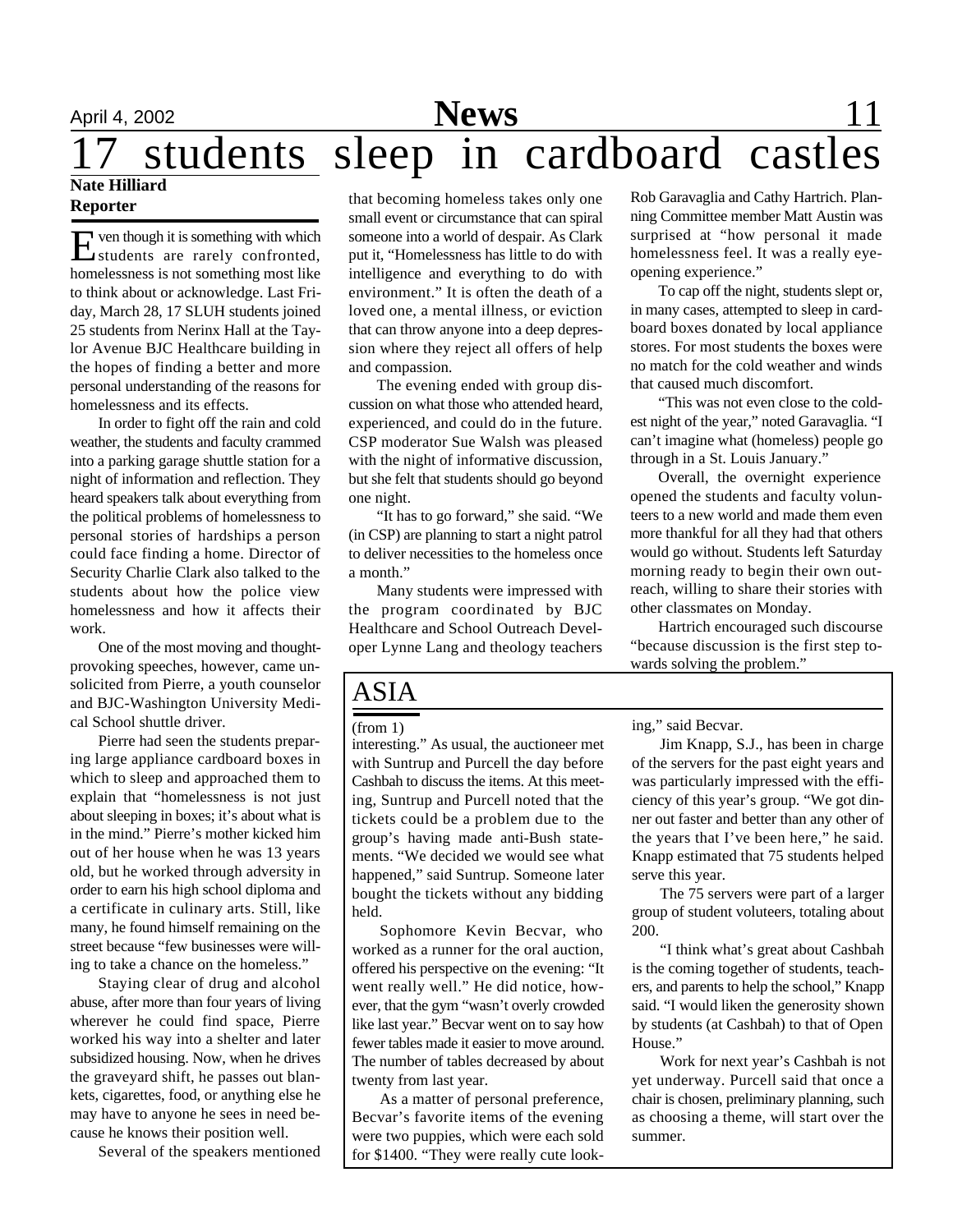# **12 News** April 4, 2002 **PEACE**

of the participants believed that the march was going to start at SLUH's stadium, but they were redirected to Aviation Field. Arriving to park on the SLUH lot, English teacher Frank Kovarik was refused permission to park.

"I told the guard that I taught here, and he said that it didn't matter. I was not supposed to park on the lot," Kovarik said. Further adding to the confusion, most students congregated on a strip of land across Oakland Avenue while the SLUH teachers gathered at Aviation Field.

Originally, the administration agreed to allow SLUH's Peace Coalition to use the Berthold parking lot and meet in the stadium's stands before marching toward the World's Fair Pavilion. However, the administration, after reconsidering the possible safety hazards for the SLUH students, requested the coalition to relocate the rally's launching point to Aviation Field and denied the coalition use of school's facilities.

Principal Mary Schenkenberg stated that the rally, an explicitly peaceful endeavor, could be perceived as an anti-troop demonstration against the war. "The permission for this rally was given before spring break, (but) during spring break, the war in Iraq broke out. People could then interpret the peace rally as an anti-war or anti-troop demonstration, and the concern for the safety of our students arose."

The Pro-Life Club echoed this sentiment by formally withdrawing its support for the rally. The club stands strongly for life in all stages, peace, and for American troops, but in a written statement they expressed fears "that the rally will become an anti-troop rally, instead of a peace rally," citing examples in Seattle, New York, and Chicago, and they did not want "the rally (to be) construed as a lack of support for troops, regardless of the good intentions of the organizers." Because American soldiers are fighting in Iraq, the Pro-Life Club believes that prayer is a more appropriate demonstration of its values.

The possibility for civil disobedience and violence with pro-troop demonstrators also influenced the administration to distance the rally point from campus. Schenkenberg stated, "SLUH would feel responsibile if the rally from SLUH resulted in civil disobedience." Theology

(from 1) teacher Brian Christopher, S.J., said, "Rumors of students' wanting to cross Highway 40 on the actual highway circulated before the rally. The SLUH and the Instead of War coalitions believe solely in peaceful, prayerful demonstrations. If other groups wanted to participate in civil disobedience, then the SLUH coalition would distance themselves as much as possible from them."

> Furthermore, because the rally could have been mistaken for an anti-troop rally,



**Dan Riley and Jeff Harrison, S.J., at the rally.**

conflicts between pro-troop supporters could have resulted in harm to the peacesupporting rally.

In his past experiences, Christopher stated, "Counter-protesters were very loud, obnoxious, and angry. With all protest situations, it would be unrealistic to expect to control all the factors in the protest. The administration didn't want conflict between a counter-protesting group and our coalition."

Schenkenberg said, "We were concerned about the ability to protect the facilities and students if conflict arose with the counter-demonstrators. Because SLUH originally was the launching point, SLUH felt (they) had the responsibility to ensure the safety of the protesters, but it did not have the adequate manpower to protect the kids in their march...When the rally gathered across Oakland, Forest Park had a police force it can use to protect the peace rally."

Director of Security Charlie Clark confirmed, "At Aviation Field, there would be no problems with security (for SLUH) because it would be a part of Forest Park." Additionally, SLUH did not know how many people would attend, and they feared that the stadium could not accommodate those people.

A group of supporters for the American military were present on the bridge to cross Highway 40 when the students began to cross. Contrary to the administration's fears, the peace rally passed the protesters quietly without any conflict, under the supervision of the police.

 Christopher recalled, "I felt very scared for the safety of the students. I was frustrated that I was not able to march with the students to be a part of the coalition and to act as a buffer, a reminder of the purpose of the rally to the students." He added, "The students behaved wonderfully. They were peaceful, bold, and stood up for what they believed in. I think that SLUH should celebrate students like this."

Ultimately, most of the students marched unaffiliated with SLUH. History teacher Jeff Harrison, S.J., emphasized that "the administration never withdrew their support or said (the coalition) couldn't meet, but they wanted (the rally) to meet in a different place." However, peace rally leader Kevin Mills clarified that once the students congregated across Oakland Avenue, "it became part of the Greater St. Louis Instead of War Coalition and not part of SLUH's coalition for peace."

It turns out that parking was restricted to students because they should have parked near the Aviation Field gathering. Director of Security Charlie Clark said, "It wasn't about the teachers' parking (on the SLUH lot). I must have not been near the gate at that time."

If he had been near the gate, he said he would have allowed teachers to park on the lot.

Despite the change in plans, Mills affirmed that the peace rally went well. Although he was a little confused about what to do, Mills stated, "The rally worked out absolutely fine, and it wasn't really a problem at all."

Junior Charlie Hall commented, "The dropping of support did not affect the rally for me, but I was disappointed that the school is reluctant to show its support for a just cause."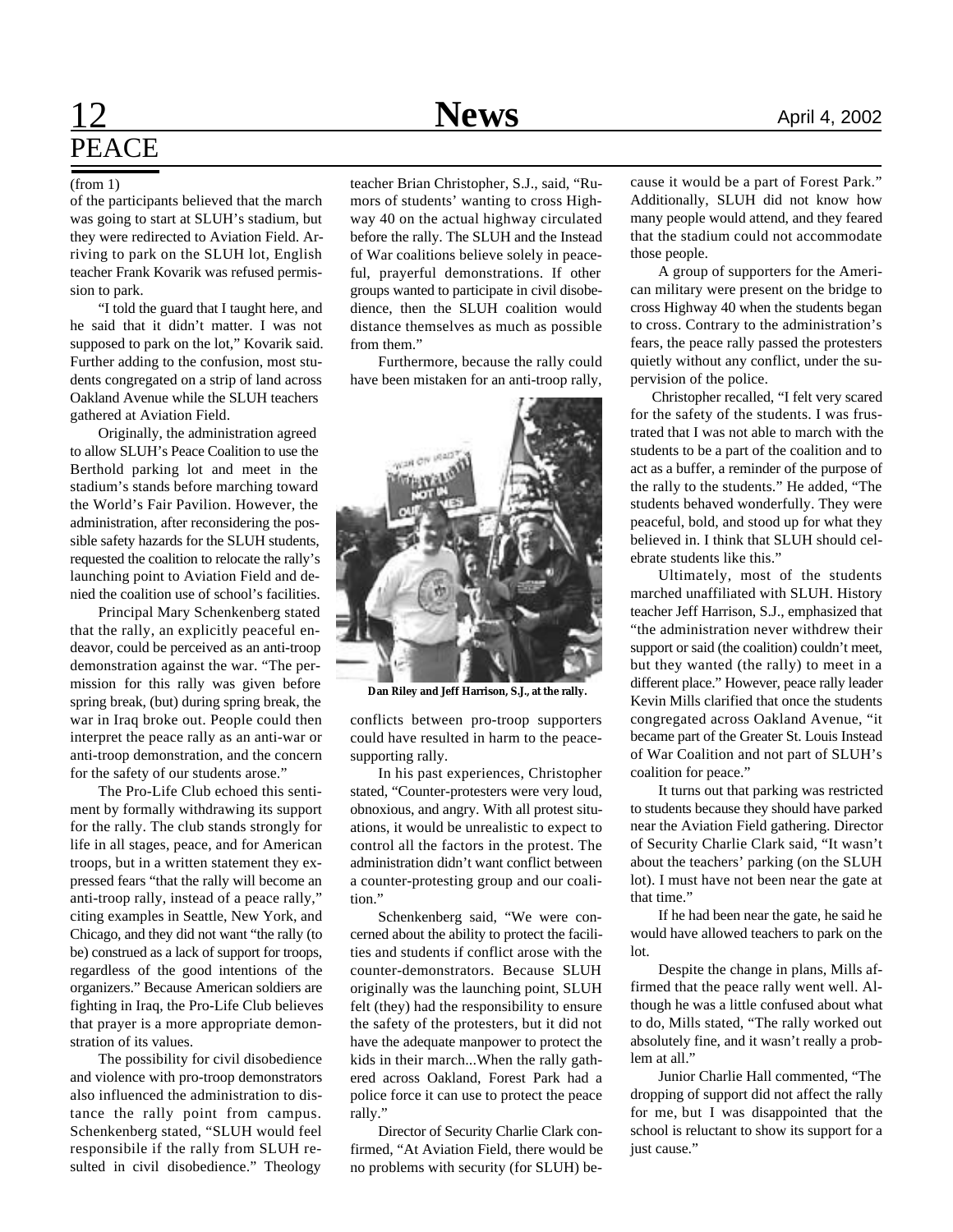## BARBER

#### (from 1)

how it has affected his family and his life. He explained, "The consequences that come from somebody's choice to drink and get behind the wheel are not an accident."

Anheuser-Busch and their wholesalers have been sponsoring Barber since 2000, and they help Barber to speak to schools across the country for free.

Senior Director of Consumer Awareness and Education for Anheuser-Busch Carol Clark contacted SLUH's Wellness and Admissions Coordinator Craig Hannick to have Barber talk to the student body.

Barber's website, www.itsnotanaccident.com, tells his story, and gives all of his contact information so that anyone who has questions about the effects of drunk driving can contact him.

Assistant Principal for Student Affairs Eric Clark said, "I thought it was great. It was excellent as a matter of fact. I wish he was a little bit louder; sometimes

#### QUEATHEM

#### (from 3)

at Cashbah.

I understand that everyone attending the function as a guest was over the age of 21, and that therefore the drinking was not illegal. I also know that drinking responsible amounts of alcohol can make some people more sociable or outgoing. Finally, I realize that this is not the only adult party or auction which allows drinking. However, in my four years of working at Cashbah I have seen drinking go far beyond what is responsible. As Barber spoke about either being part of the problem or part of the solution, I thought back to last year.

While I was working at Cashbah, helping people with their winnings, a man asked me three times what school I attended and, after loading his stuff into his car, I proceeded to help him stagger to the driver's seat. That night, was I part of the problem? How did I get into that situation?

Barber went on to speak about adults

some people couldn't hear exactly what he was saying. But I think that was part of him just being emotional. He poured out his heart. There are some life stories that he shared and I think that it was important for our young men to hear them."

When asked about SLUH's student body and drinking, Clark commented, "We have a drinking issue and the young men are leaving these parties on the weekend...and that turns into a driving while you have been drinking issue."

Junior Chris Daues thought that Barber's presentation was beneficial for SLUH students. He said, "The more you get that message around, the better the chance that people are going to stop doing it, and that's the really good thing."

Junior Kyle Poelker also thought Barber touched people with his story. He said, "I thought he was really honest and sincere. Though he wasn't the most dynamic speaker, I think the story touched me personally, although I don't drink and drive. But for people that do, or have done

it before, I think that seeing what can actually happen definitely touched and changed many people's attitudes."

Barber commented on his hopes for his program, saying, "I hope that, through the program, teenagers will see that their choices affect not just them, but affect everybody around them. And as I said in the program, we can't be selfish and live our lives for other people, we have to live our lives for ourselves, and at least take into consideration how our choices affect those who love us the most."

## BABY CHIK

Emily Rose Chik was born on Tuesday, April 1 at 10:26 p.m. to theology teacher Tim Chik and his wife Stacy. Emily Rose measured in at 19 inches and weighed 6 lbs., 6 oz., with a head of curly strawberry blonde hair. She will be a star crosscountry runner for Cor Jesu in the coming years.

needing to provide a good example; I began to ask myself if SLUH were portraying a harmful message to those witnessing Cashbah. Might the school unintentionally be sending the message that drinking and driving is OK for adults?

Barber spoke to the fact that in high school and college he thought he needed alcohol to have a good time, something he later regretted. Could the behavior of some of the adults at Cashbah be sending the message that alcohol is, in fact, necessary to loosen up and have a good time? Might some view the drinking at Cashbah as a way to get people to spend money more freely? Why else bring champagne to the table of overbidders?

Not only do these examples undermine everything our teachers and parents have been trying to tell us, but they also directly rival what the guest speaker was trying to get across on Tuesday.

I feel that some tangible action must be taken to try to address the troubling messages sent by drinking at Cashbah.

One solution could be to close the bar at 7:00, giving some people a chance to sober up a little before leaving. Maybe SLUH could set up a designated driver program to help those who might have had a little too much to drink. The final and most extreme proposal I have is to cut alcohol out of Cashbah altogether. What a great example this would set for the students!

Concernedly, Tom Queathem '03

## ANNOUCEMENT

The annual Mothers' Club Dinner and Fashion Show, "A Weekend in St. Louis," will be held April 23, 2003, at the Chase Park Plaza, 232 North Kingshighway at 6 p.m. A cash bar and dinner will be served at 7:15 pm. Make reservations through Lisa Chassaing, 314-961-5247, by April 11. Tickets cost \$40 and tables seat ten. There is an additional charge for parking in the parking garage.